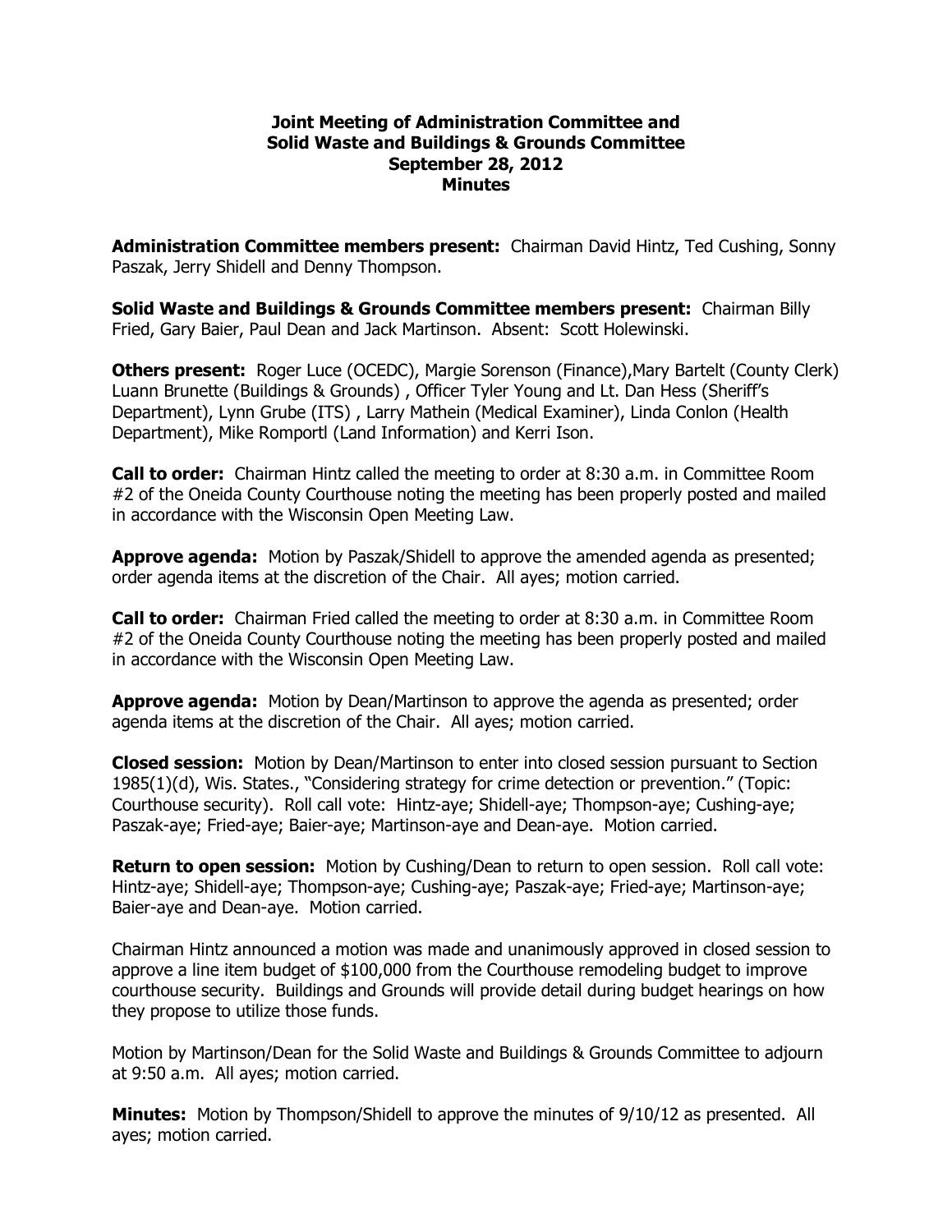### **Waivers of insurance:**

· Conlon, Oneida County Health Department (OCHD), presented three waivers of insurance – all have been approved by Corporation Counsel and Paul Wiese, Risk Manager. (1) OCHD has received a grant from WIC to be used for One Call Now, a client voice messaging system. (2-3) Memorandums of Understanding with HMOs (Molina and Trilogy) that are billed for OCHD services for Medicaid clients. Motion by Cushing/Paszak to approve waivers of insurance as presented. All ayes; motion carried.

**Approve BCPL application/resolution (NEWEDC):** Bartelt noted the application for the ABX loan has been submitted and approved. Although a resolution approving the application has already been approved by County Board, BCPL requires their resolution be approved by County Board. OCEDC has been notified there is a hold on the ABX equipment due to an issue on the supplier's side. Delivery is expected in March 2013. BCPL is aware of this issue and draw down of funds will fit within the timeframe. Discussion followed. Motion by Cushing/Thompson to approve the BCPL resolution and forward to County Board when ready. All ayes; motion carried.

## **Out-of- state travel requests:**

- Mathein requested out-of-state travel to attend the Death Investigation and Forensic Science seminar in Salt Lake City, Utah in November. Estimated cost is \$1,200 and funds have been budgeted for education. Motion by Cushing/Paszak to approve the out-of-state travel request for the Medical Examiner's office as presented. All ayes; motion carried.
- Romportl requested out-of- state travel for the GIS Analyst to attend a New World System User Group meeting in Brooklyn Park, Minnesota on 10/10/12. Request includes one night lodging and meals; employee will travel with Sheriff's Department staff. Motion by Thompson/Cushing to approve the out-of-state travel request for the Land Information staff as presented. All ayes; motion carried.

# **Vouchers, reports and purchase orders:**

# County Clerk:

- · Motion by Paszak/Thompson to approve the invoices as presented. All ayes; motion carried.
- · Bartelt presented report from State Office of the Commissioner Insurance and noted premiums for property insurance will increase 3.7%. Motion by Cushing/Thompson to accept the report from the Officer of the Commissioner of Insurance indicating a 3.7% increase for property insurance in 2013. Discussion followed. All ayes; motion carried.

### Finance:

- · Motion by Shidell/Thompson to approve the invoices as presented. All ayes; motion carried.
- Sorenson shows an increase of \$370,000 to the tax levy prior to taking funds from the general fund.
- Sorenson reviewed the general investment summary for the period ending 8/31/12. She believes budget will be met for investment income but may be low on sales tax revenue. Motion by Cushing/Thompson to approve the general investment report as presented. All ayes; motion carried.

ITS:

- · Grube discussed downtime issues with the Public Health database and video server, as well as downtime caused by the recent lightning storm.
- · Motion by Cushing/Thompson to approve the ITS invoices as presented. All ayes; motion carried.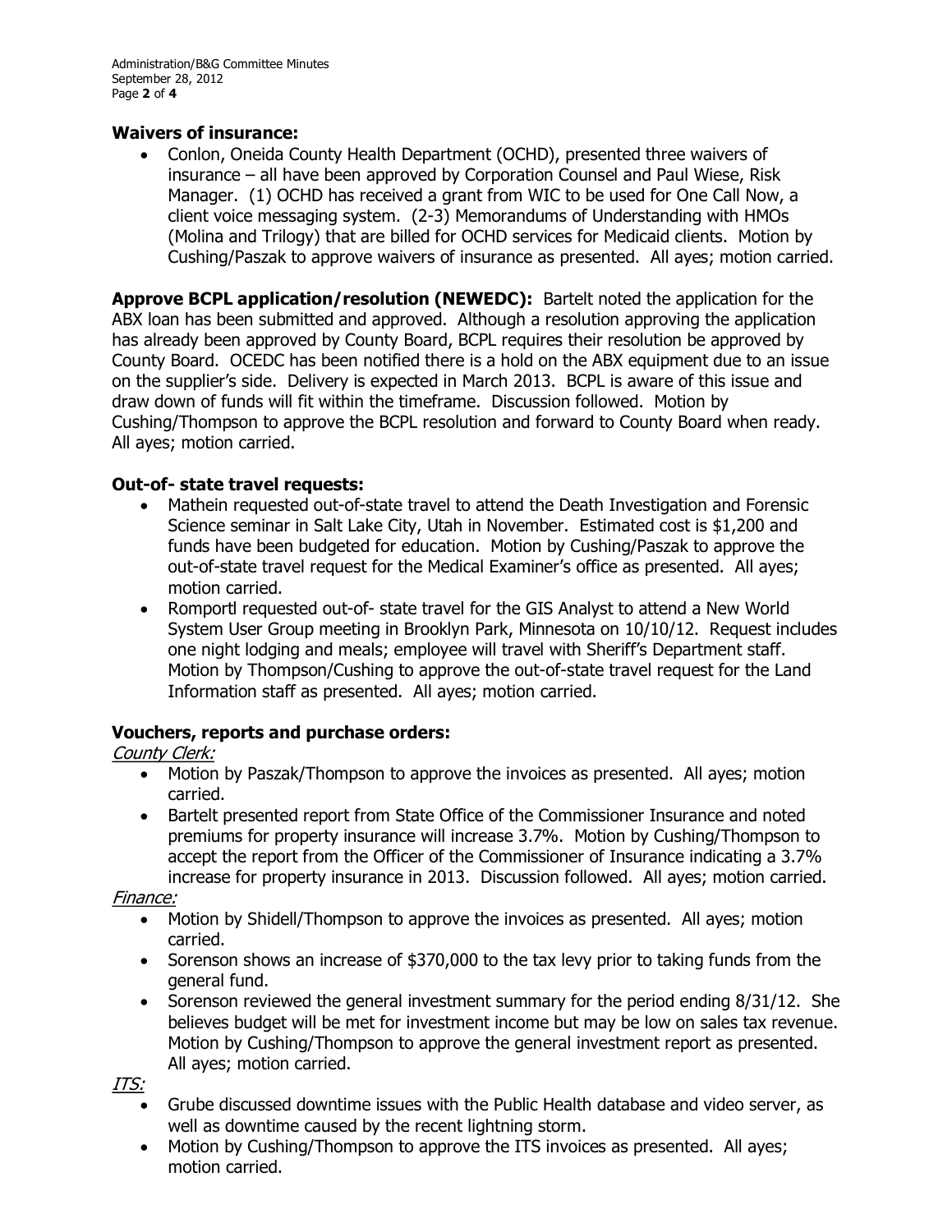**Line item transfers:** Sorenson submitted line item transfers for the Sheriff's Department, Social Services, Public Health and Register of Deeds. Motion by Thompson/Paszak to approve the line item transfers as presented. All ayes; motion carried.

**County-wide wireless internet/cell phone:** Chairman Hintz indicated the topic to enhance wireless Internet and cell phone service in the County was brought forth at a recent County Board meeting. Hintz feels improved service would be beneficial to the County to help improve economic development and tourism.

Don Sidlowski (Town of Three Lakes) was invited to discuss broadband service. Technology was identified as one of the four cornerstones of the Three Lakes comprehensive planning process four years ago. Since that time, Sidlowski has worked closely on establishing sustainable broadband service in the Three Lakes area. At this time 90% of Three Lakes' residents have access to up four different types of high speed Internet, bringing the Three Lakes model to fruition. Three Lakes has demonstrated that citizens will spend additional vacation time or relocate there because broadband service is available. The key is to create a patchwork quilt of technology using wireless 3G and 4G, satellite, hard wired, buried fiber optic as no one solution is workable for everyone.

Luce discussed potential economic benefits to the County and provided current tower location information. Fiber optic service is now available along Highway 51 from Minocqua to Wausau. He reminded Committee members of the 2009 project with Sonic Net to place towers using BCPL funding. Since that time, the cost of towers has decreased so much that Sonic Net did not use the funding. Luce stressed importance of this service to businesses, second homeowners, residents and students and offered assistance with the project. Cushing noted broadband was the major topic discussed at the WI Counties Association chair's recent meeting. Lengthy discussion followed.

Shidell feels this is a special interest group and does not support something that is not economically feasible by private enterprise and believes it is not the County's responsibility to provide this service.

Hintz provided handout listing ideas of how to improve internet and cellular service in Oneida County and suggested establishing a county technology committee. Suggested committee actions include surveying existing available service, map coverage area (quality and level of coverage), understand the Three Lakes model, determine costs and benefits of service, analyze private/public sector options and consider funding options. Discussion followed. Cushing agreed and plans to appoint a committee at the next county board meeting. Luce would like to see the Technology Committee work closely with other counties in the five-county area and offered to play an active role on this project. Lengthy discussion followed. Motion by Cushing/Paszak to develop a committee and move forward to investigate blanket high speed Internet for Oneida County. Ayes-four, nay-one. Motion passed.

**2013 budget process:** Sorenson reviewed schedule of substantial changes to gross tax levy for 2013 prior to budget hearings. Discussion followed. Budget hearings will begin at 9:30 a.m. on 10/8/12.

**Act 10 court ruling:**  On 9/14/12 Dane County judge considered many items in Act 10 to be unconstitutional. At this time there is nothing to do but wait.